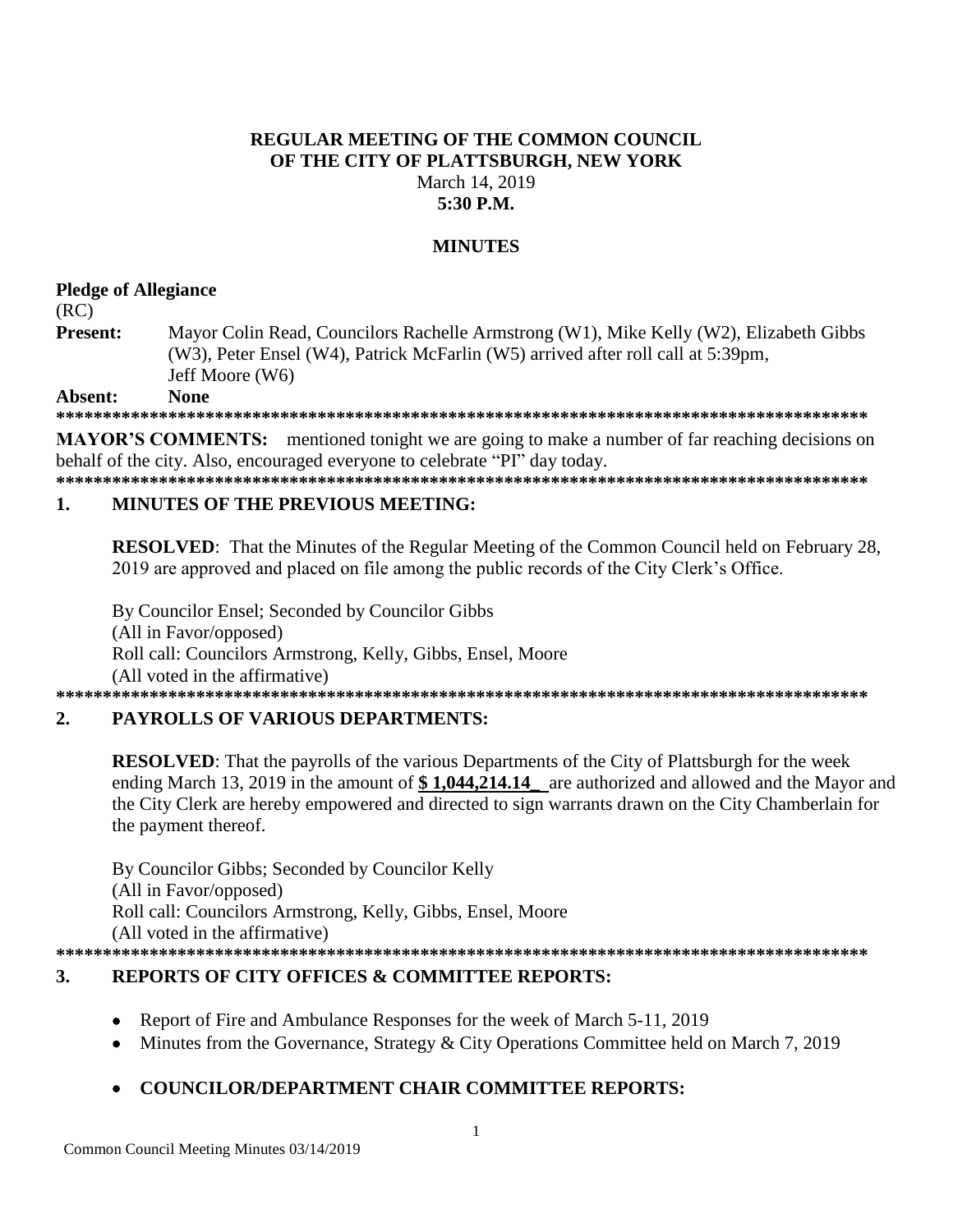Governance, Strategy, and City Operations- Chair Councilor Armstrong indicated she is following up on Opengov, doing comparison research, will keep everyone posted.

**City Infrastructure** – Chair Councilor Moore indicated met tonight, nothing additional to report.

**Finance and Budget** – Chair Councilor Kelly indicated next meeting is Thursday.

**Public Safety** – Chair Councilor Gibbs indicate no updates to report.

**Plattsburgh Public Library – Chair Councilor Ensel** 

**MLD - MLD Board President Councilor McFarlin (absent), Councilor Kelly indicated nothing to** report.

**RESOLVED:** That the reports as listed are hereby ordered received and any written reports are placed on file among the public records of the City Clerk's Office.

By Councilor Gibbs; Seconded by Councilor Moore (All in Favor/opposed) Roll call: Councilors Armstrong, Kelly, Gibbs, Ensel, Moore (All voted in the affirmative) 

#### **CORRESPONDENCE OR RECOMMENDATIONS FROM BOARDS:** 4. **None**

#### **AUDIT OF CLAIMS:**  $\overline{5}$ .

**RESOLVED:** That the bills Audited by the Common Council for the week ending March 8, 2019 in the amount of \$1,862,924.08 are authorized and allowed and the Mayor and City Clerk are hereby authorized and directed to sign warrants drawn on the City Chamberlain for the payment thereof.

By Councilor Kelly; Seconded by Councilor Armstrong (All in Favor/opposed) Roll call: Councilors Armstrong, Kelly, Gibbs, Ensel, Moore (All voted in the affirmative) 

#### PERSONS ADDRESSING COUNCIL ON AGENDA ITEMS ONLY: 6.

Luke Cyphers, US Oval spoke in support of City Plan on Webb Island bridge hopes all councilors vote yes.

#### 7. **OTHER ITEMS:**

A. RESOLVED: In accordance with the request therefore the Common Council approves that the Common Council agrees to accept the \$758,000 Incentive Proposal from Empire State Development for upgrading the WRRF dewatering system and chemical building relocation and that the Mayor is authorized to execute all necessary documents to accept the award and request reimbursement.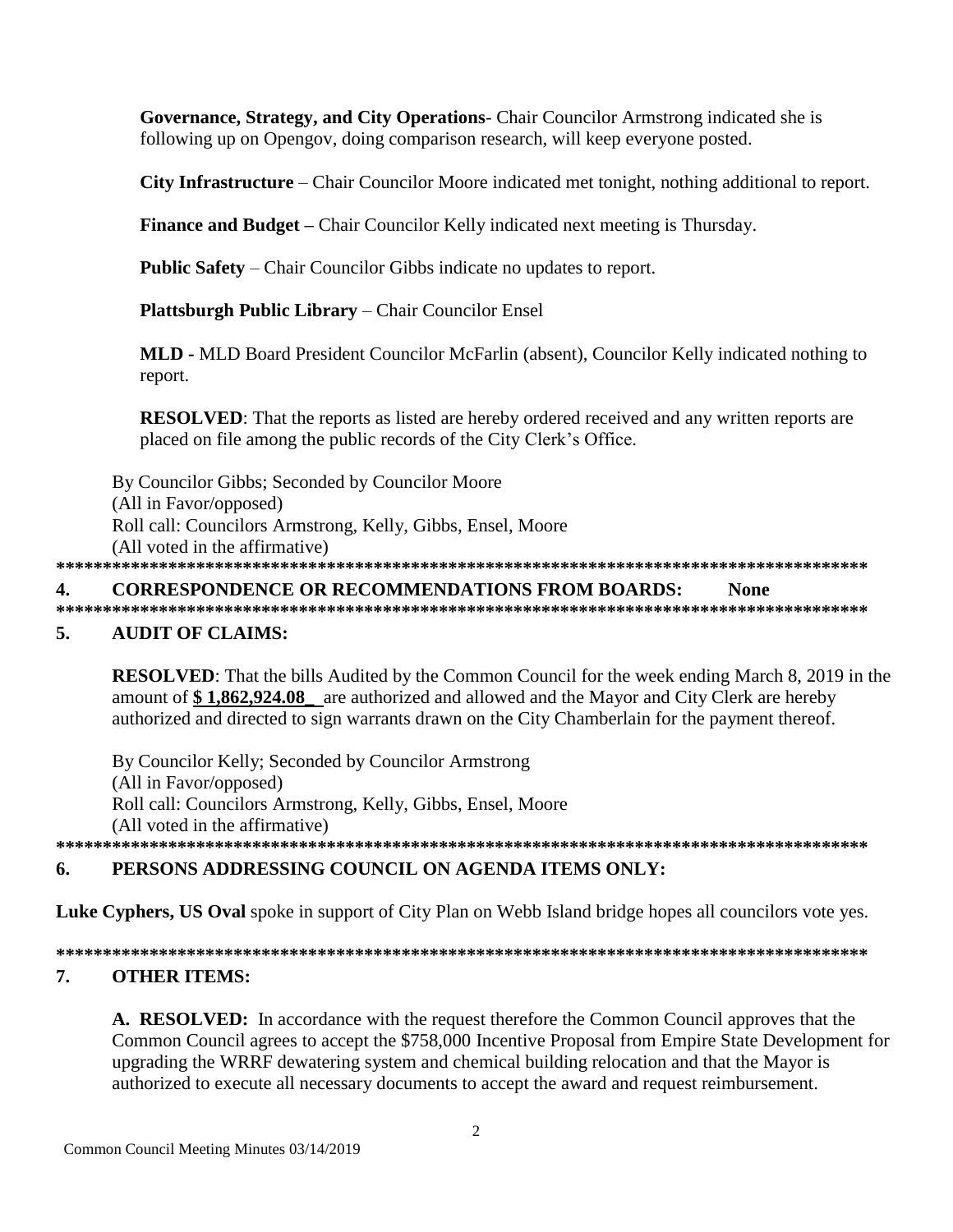By Councilor Moore; Seconded by Councilor Ensel

Discussion: None Roll call: Councilors Armstrong, Kelly, Gibbs, Ensel, McFarlin, Moore (All voted in the affirmative) **ACTION TAKEN**: Adopted Follow up Action: None **\*\*\*\*\*\*\*\*\*\*\*\*\*\*\*\*\*\*\*\*\*\*\*\*\*\*\*\*\*\*\*\*\*\*\*\*\*\*\*\*\*\*\*\*\*\*\*\*\*\*\*\*\*\*\*\*\*\*\*\*\*\*\*\*\*\*\*\*\*\*\*\*\*\*\*\*\*\*\*\*\*\*\*\*\*\*\*\*\*\***

**B. ADOPTION OF LOCAL LAW P-2A OF 2019:** A local law renaming, amending and restating in its entirety Chapter 241, Section 5 of the City Code of the City of Plattsburgh.

Whereas, the Plattsburgh Common Council finds that the health of employees and the public is seriously threatened by exposure to environmental tobacco smoke, also known as secondhand smoke and other types of tobacco products; and

Whereas, this finding is supported by the United States Environmental Protection Agency and reliable studies of the impacts and effects of environmental tobacco smoke, as well as the US Surgeon General's Report on the Health Consequences of Smokeless Tobacco Use; and

Whereas the US Surgeon General has concluded that there is no risk-free level of exposure to secondhand smoke; and the 2006 US Surgeon General's Report on Involuntary Exposure to Secondhand Smoke concludes that even brief exposures to secondhand smoke may increase the severity of asthma attacks and lower respiratory tract infections, especially in children, and have adverse effects on the heart; and secondhand smoke is responsible for approximately 47, 400 deaths among nonsmokers each year in the United States; and

Whereas, the US Surgeon General also cautions against the use of e-cigarettes because this use poses health risks to both users and those around them, finding that, "even breathing e-cigarette aerosol that someone else has exhaled poses potential health risks . . ." because the smoke or vapor " . . . can contain harmful and potentially harmful chemicals, including nicotine, ultra-fine particles that can be inhaled deep into the lungs; flavoring such as diacetyl, a chemical linked to a serious lung disease; volatile organic compounds such as benzene, which is found in car exhaust; and heavy metals, such as nickel, tin, and lead;" and

Whereas the Plattsburgh Common Council recognizes the value and benefits resulting from eliminating the exposure of City employees and the general public to unwelcome secondhand smoke from tobacco products on City property; and

Whereas the Plattsburgh Common Council finds that the need to breathe air free of the disease causing toxins present in secondhand smoke should have priority over the desire and convenience of smoking on real property owned or leased by the City of Plattsburgh;

Be it enacted by the Common Council of the City of Plattsburgh as follows:

## § 241-5 REGULATING THE USE OF TOBACCO PRODUCTS UPON PUBLIC PROPERTY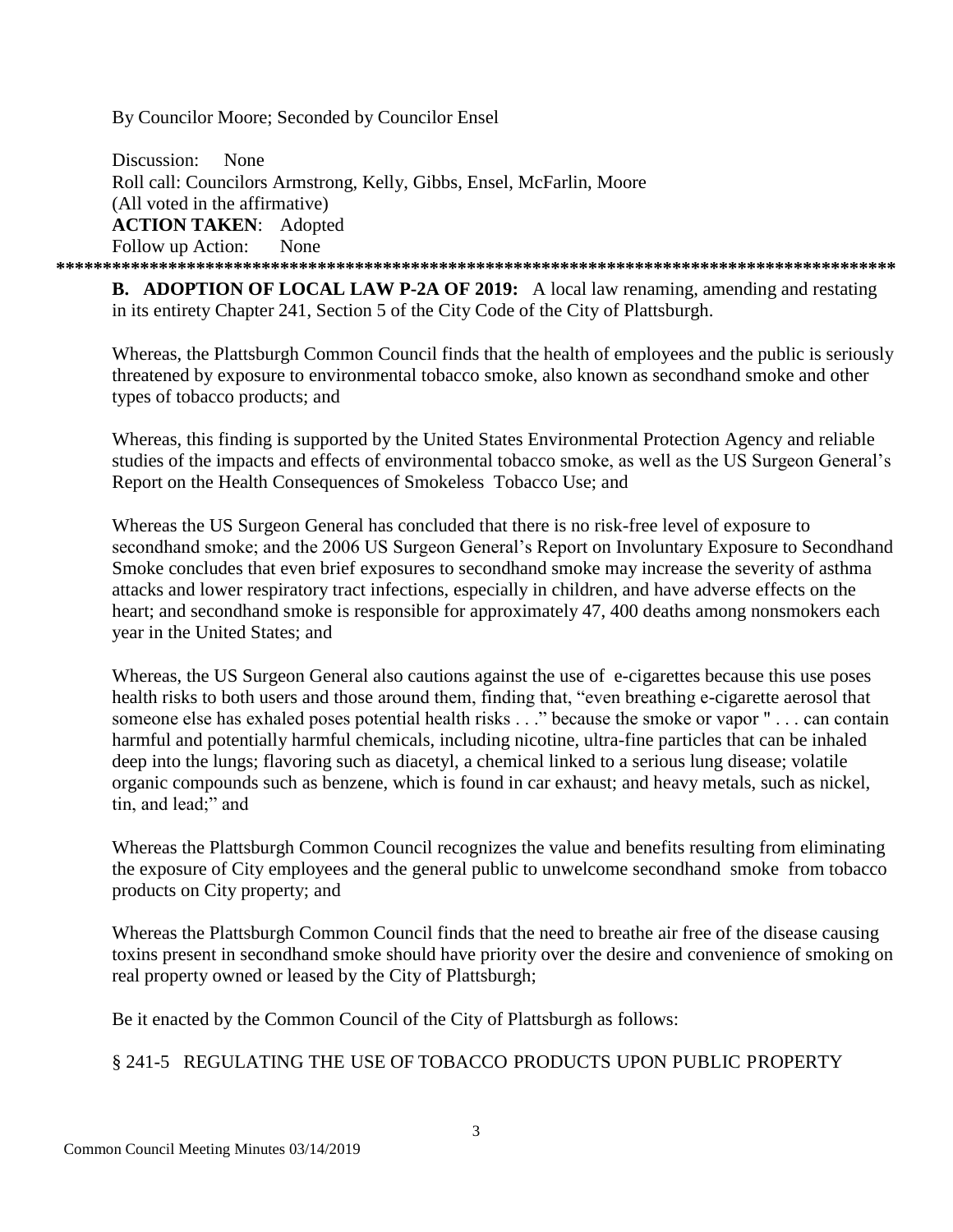1. Definitions. The term "Public Property" means public buildings and adjacent grounds, streets, sidewalks, parks, and other publicly owned property, including vehicles owned by the City of Plattsburgh. The term "Tobacco Product" means cigarette, cigar, pipe tobacco, snuff, chewing tobacco, electronic nicotine delivery system (e-cigarettes, vaping, hookahs) in which tobacco or electronically delivered nicotine is the main ingredient that are intended for human consumption or use.

It shall be a violation for any person, including any person under the age of eighteen years, to use  $\overline{2}$ . a tobacco product or electronic nicotine delivery system (e-cigarettes, vaping, hookahs) on public property.

Each instance of Smoking or Tobacco Product use in violation of this Law shall constitute a  $\mathcal{E}$ separate violation. An offense may be prosecuted by the issuance of an appearance ticket under §150.20 of the Criminal Procedure Law.

 $\overline{4}$ . A violation of any provision of this Local Law shall constitute a violation, and upon conviction thereof, subject the violator to a fine not to exceed One Hundred Dollars (\$100).

Any peace officer or code enforcement official may enforce this Law. For the purpose of this  $5<sub>1</sub>$ Local Law, the term "enforcement officer" shall mean a police officer or code enforcement official. This Local Law shall take effect upon approval by the Mayor and filing with the New York State Secretary of State.

### Motion to waive reading and move Resolution

By Councilor Armstrong; Seconded by Councilor Ensel (All voted in favor of waiving reading and move Resolution)

Discussion: Yes Roll call: Councilors Armstrong, Kelly, Gibbs, Ensel, McFarlin, Moore (All voted in the affirmative) **ACTION TAKEN: Adopted** Follow up Action: None 

C. ADOPTION OF LOCAL LAW P-3 OF 2019: Amending, Re-Naming and Re-Stating Chapter 206 "Noise" of the City Code of the City of Plattsburgh.

A local law amending, re-naming and re-stating in its entirety Chapter 206 "Noise" of the City Code of the City of Plattsburgh.

This Local Law shall take effect immediately upon approval by the Mayor and filing with the New York Secretary of State. The entire text of which has been distributed to and read by the members of the Common Council, is hereby enacted without the reading thereof and a copy of said local law is made part of the minutes of this meeting.

By Councilor Ensel; Seconded by Councilor Moore Discussion: Yes Roll call: Councilors Armstrong, Kelly, Gibbs, Ensel, McFarlin, Moore (All voted in the affirmative) **ACTION TAKEN: Adopted** Follow up Action: None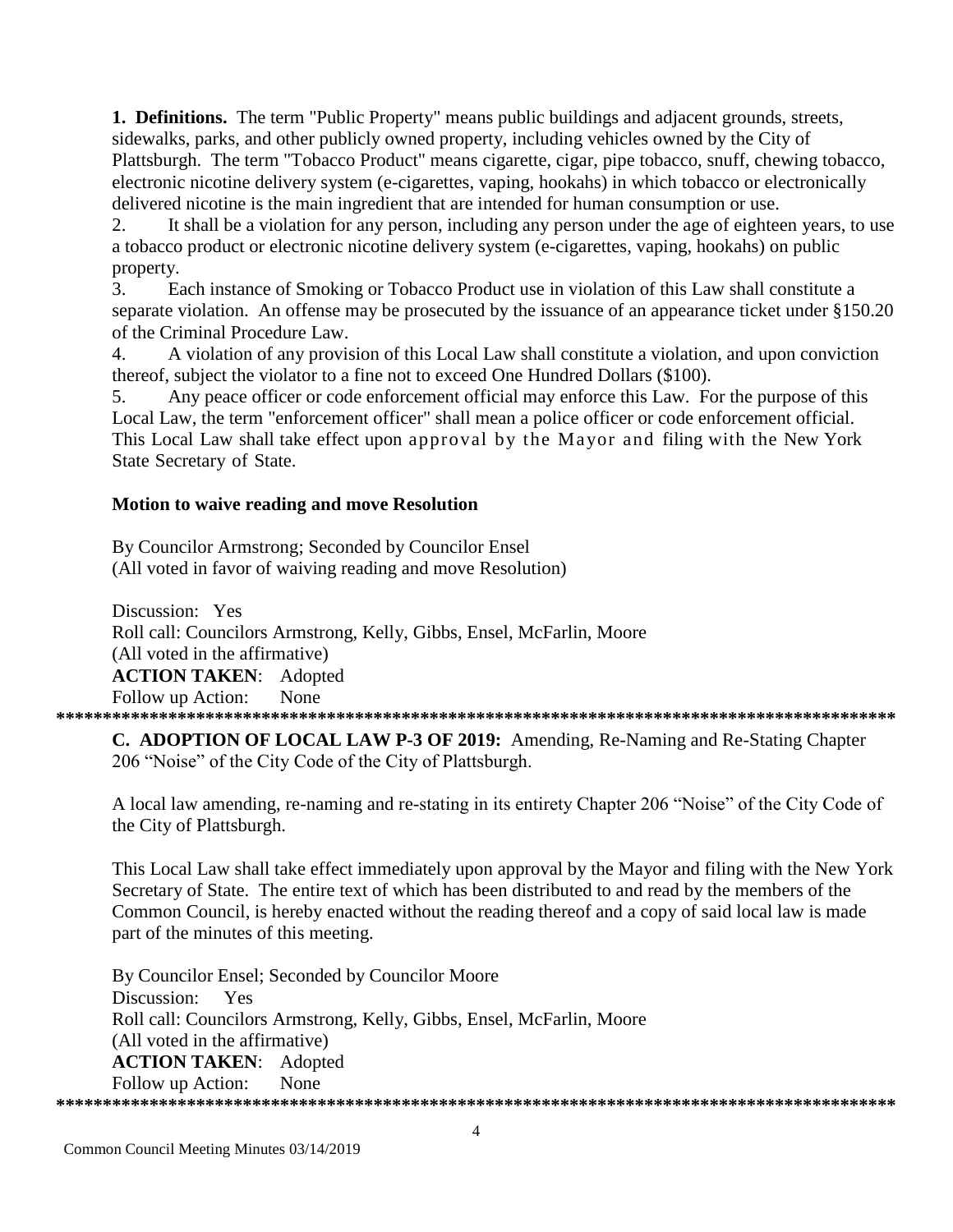**D. RESOLVED:** In accordance with the request therefore the Common Council approves Contract # 2019-02 "Liquid Alum for the Water Resource Recovery Facility" be awarded to Chemtrade Chemicals U.S. LLC for the amount of \$458/dry ton or \$22,213 total average annual usage of 48.5 drytons.

By Councilor Gibbs; Seconded by Councilor Ensel Discussion: None Roll call: Councilors Armstrong, Kelly, Gibbs, Ensel, McFarlin, Moore (All voted in the affirmative) **ACTION TAKEN:** Adopted None Follow up Action: 

**E. RESOLVED:** In accordance with the request therefore the Common Council approves Contract #2017-16 "Sodium Thiosulfate for Water Resource Recovery Facility" be extended for one year with Thatcher Company of NY for an estimated sum of \$71,392.

By Councilor Kelly; Seconded by Councilor Gibbs Discussion: None Roll call: Councilors Armstrong, Kelly, Gibbs, Ensel, McFarlin, Moore (All voted in the affirmative) **ACTION TAKEN:** Adopted Follow up Action: None 

**F. RESOLVED:** In accordance with the request therefore the Common Council approves the Mayor to sign an access agreement with Prime Plattsburgh LLC to allow for soil boring operations, assessments, and related work activities to be performed upon the City properties known as the Durkee Street parking lot and the old Highway Oil Site. The Common Council also approves the temporary closure of roughly 25 parking spaces on the Durkee Street parking lot from Monday, March 18, 2019 through Friday, March 22<sup>nd</sup>, 2019 to allow Prime to proceed with soil boring operations, assessments, and related work.

By Councilor Armstrong; Seconded by Councilor Kelly Discussion: Yes Roll call: Councilors Armstrong, Kelly, Gibbs, Ensel, McFarlin, Moore (All voted in the affirmative) **ACTION TAKEN:** Adopted Follow up Action: None 

G. MAYOR SHALL CREATE FULL TIME COMMUNITY ENGAGEMENT COORDINATOR IN THE OFFICE OF THE MAYOR UPON RATIFICATION BY THE COUNCIL

Roll call: Councilors Armstrong, Kelly, Gibbs, Ensel, McFarlin, Moore (All voted in the affirmative) **ACTION TAKEN:** Adopted Follow up Action: None 

**H. RESOLVED:** In accordance with the request therefore the Common Council approves a proposal from Hydrosource Associates Inc. to install up to four test wells at Mead Dam to gather information on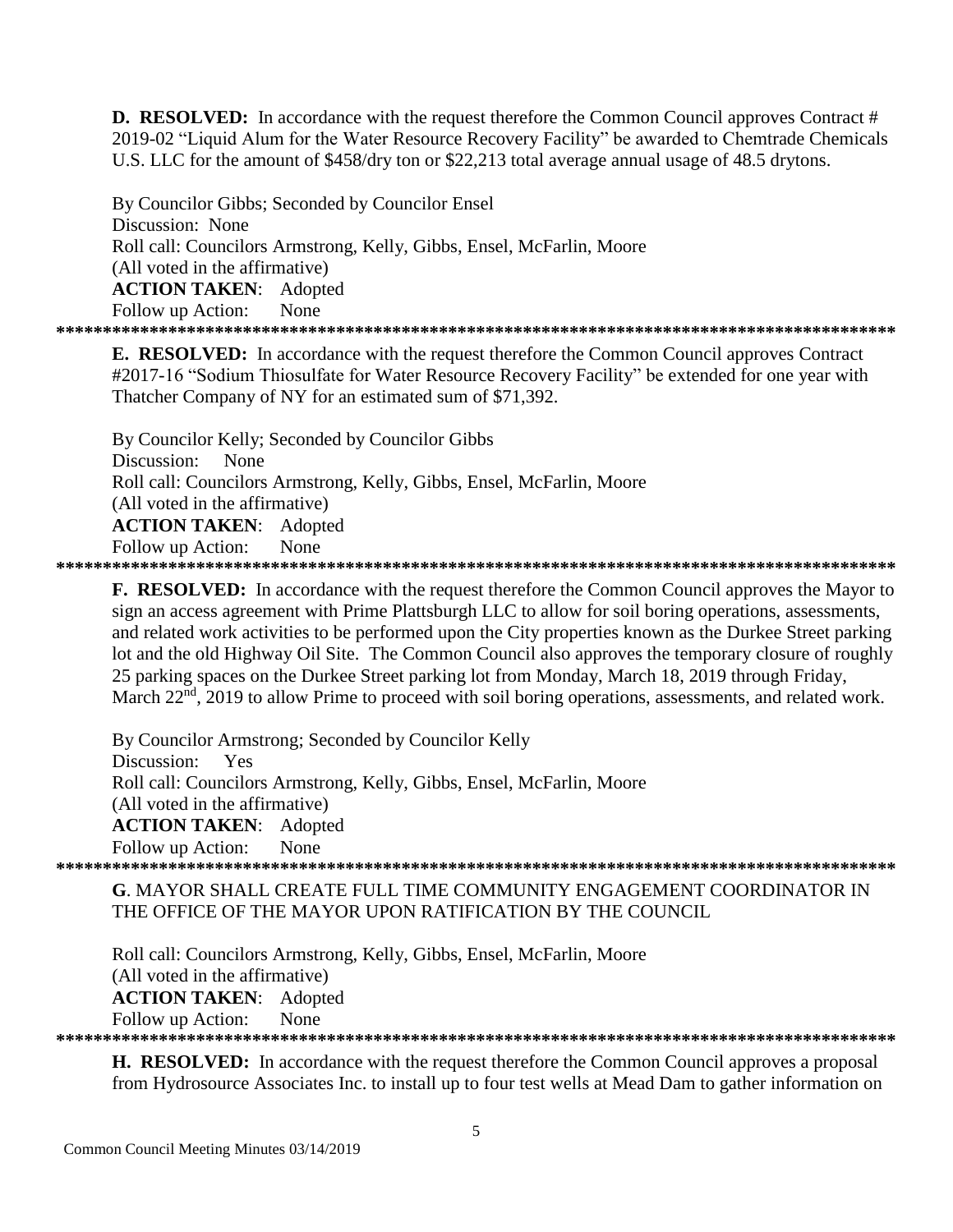high yield wells at a maximum estimated cost of \$240,000 and that the Mayor is authorized to execute all necessary documents. Funding will be from a capital project.

By Councilor Ensel; Seconded by Councilor Gibbs Discussion: Yes Roll call: Councilors Armstrong, Kelly, Gibbs, Ensel, McFarlin, Moore (All voted in the affirmative) **ACTION TAKEN**: Adopted Follow up Action: None **\*\*\*\*\*\*\*\*\*\*\*\*\*\*\*\*\*\*\*\*\*\*\*\*\*\*\*\*\*\*\*\*\*\*\*\*\*\*\*\*\*\*\*\*\*\*\*\*\*\*\*\*\*\*\*\*\*\*\*\*\*\*\*\*\*\*\*\*\*\*\*\*\*\*\*\*\*\*\*\*\*\*\*\*\*\*\*\*\*\***

#### **I. RESOLUTION BY THE CITY OF PLATTSBURGH COMMON COUNCIL OUTLINING ACCEPTABLE TERMS FOR THE RECONSTRUCTION AND CONVEYANCE OF TITLE FOR THE SARANAC RIVER (aka WEBB ISLAND) PEDESTRIAN FOOTBRIDGE BY THE PLATTSBURGH CITY SCHOOL DISTRICT**

WHEREAS, the Plattsburgh City School District ("District") is the title owner of a pedestrian footbridge ("Footbridge") over the Saranac River running generally from Waterhouse Street on the east to George Angell Drive on the west, sometimes referred to as the "Webb Island Pedestrian Bridge"; and

WHEREAS, certain matters relating to the funding, development, construction, and maintenance of the Footbridge were the subject of an Agreement for Public Improvements between the City of Plattsburgh ("City") and the District, made on and dated as of August 20, 1981; and

WHEREAS, in November of 2017, the City provided written notice to the District that the aforementioned 1981 Agreement is cancelled, null and void for the reasons set forth in that written notice; and

WHEREAS, the Footbridge has been and could remain a valuable public resource benefitting the residents of the City and students and staff who attend the District; and

WHEREAS, engineering reports completed in the fall of 2017 indicate that the Footbridge is in need of significant repairs in order to render it safe for pedestrian use and to extend its useful life; and

WHEREAS, based on the engineering reports, the District closed the Footbridge in approximately December of 2017 and the Footbridge has not been used or maintained since its closure by the District; and

WHEREAS, it is the wish and intent of the City and District to work cooperatively in order to preserve the continued availability of the Footbridge as a public and student resource; and

WHEREAS, the District must make a decision to demolish or repair the Footbridge; and

WHEREAS, the District must begin the necessary administrative actions so that work to repair or demolish can be accomplished as early as possible in the spring of 2019; and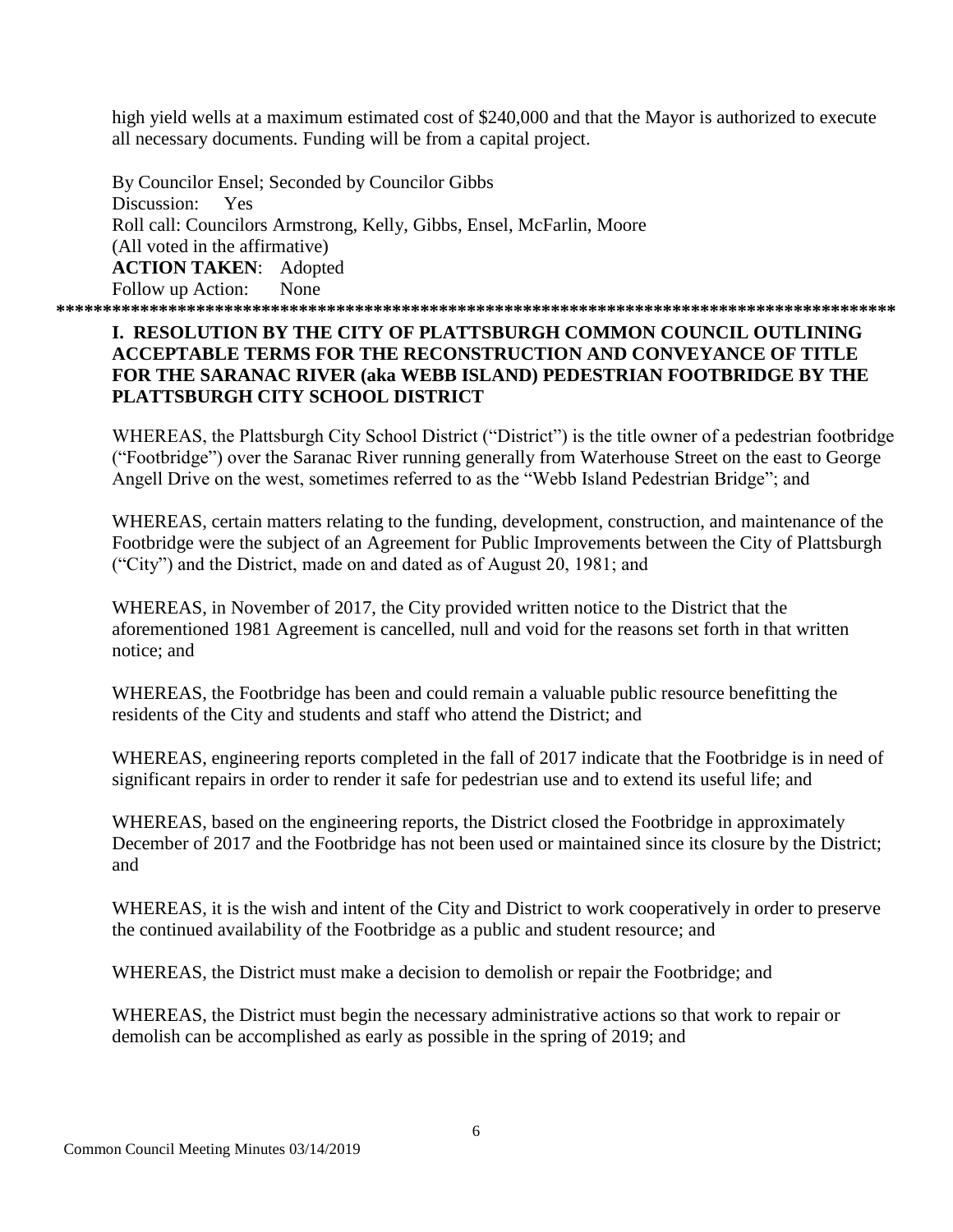WHEREAS, State Senator Little has secured up to \$400,000 in Dormitory Authority of the State of New York (DASNY) funding to support the District's repair and/or reconstruction of the Footbridge, for which the parties are most grateful; and

WHEREAS, both parties recognize the urgency of applying the secured DASNY funding and to avoid any unnecessary delays in accessing these funds, and

WHEREAS, State Assemblyman Jones has secured \$50,000 in member-item appropriations to support the repair and/or maintenance of the Footbridge, for which the parties are most grateful, and

WHEREAS, the City and the District are willing to schedule a special meeting for the purpose of formalizing an agreement in accordance with terms outlined herein.

### **NOW, THEREFORE, WE, THE COMMON COUNCIL, CITY OF PLATTSBURGH, HEREBY MAKE THE FOLLOWING GOOD FAITH OFFER TO THE PLATTSBURGH CITY SCHOOL DISTRICT BOARD OF EDUCATION:**

## **I. DISTRICT REACQUISITION OF EASEMENT**

The District received an Easement dated as of April 29, 1983 from the State of New York for the construction and maintenance of a portion of the Footbridge across the Saranac River at the southerly end of Webb Island. The express terms of the Easement stated that it was granted for a term of 25 years and that in the event of non-use or a lack of maintenance for over a one year period, the Easement shall be automatically extinguished. Since more than 25 years have passed, and in light of the non-use and lack of maintenance since December of 2017, the Easement has been extinguished. As a condition precedent to Section III "Transfer of Ownership" the District shall, at no cost to the City of Plattsburgh, reacquire an Easement of similar description from the State of New York with the intention of assigning that reacquired Easement to the City.

### **II. FOOTBRIDGE REPAIRS BY DISTRICT**

The Plattsburgh City School District shall, at **no cost to the City of Plattsburgh**, retain appropriate contractor(s) to perform and complete such repairs to the Footbridge as may be necessary to remediate the conditions identified in the inspections and reports prepared by MJ Engineering and Land Surveying, P.C., and BCA Architects and Engineers in September, 2017 and November, 2017, respectively. In the event that the Footbridge has further deteriorated since the fall of 2017, the District shall perform and complete such other necessary repairs. Upon the completion of such necessary repairs, the District shall provide a written certification to the City from its contractors and engineers. The City reserves the right to obtain additional engineering reports upon receipt of the written certification from the District in order to evaluate the useful life expectancy for the Footbridge. In the event the engineering reports fail to certify a probable useful life expectancy of at least \_\_\_ years, or other material defects are described therein, the City reserves the right to refuse to accept the "Transfer of Ownership" of the Footbridge as described in Section III.

The District's willingness to perform and complete the repairs specified in this section is subject to the District receiving funding through Dormitory Authority of the State of New York ("DASNY") in an amount of up to \$400,000 to be applied toward the cost of repairs. If either (a) DASNY funding is not available to be applied toward the cost of repairs, or (b) the cost of repairs exceeds the amount of any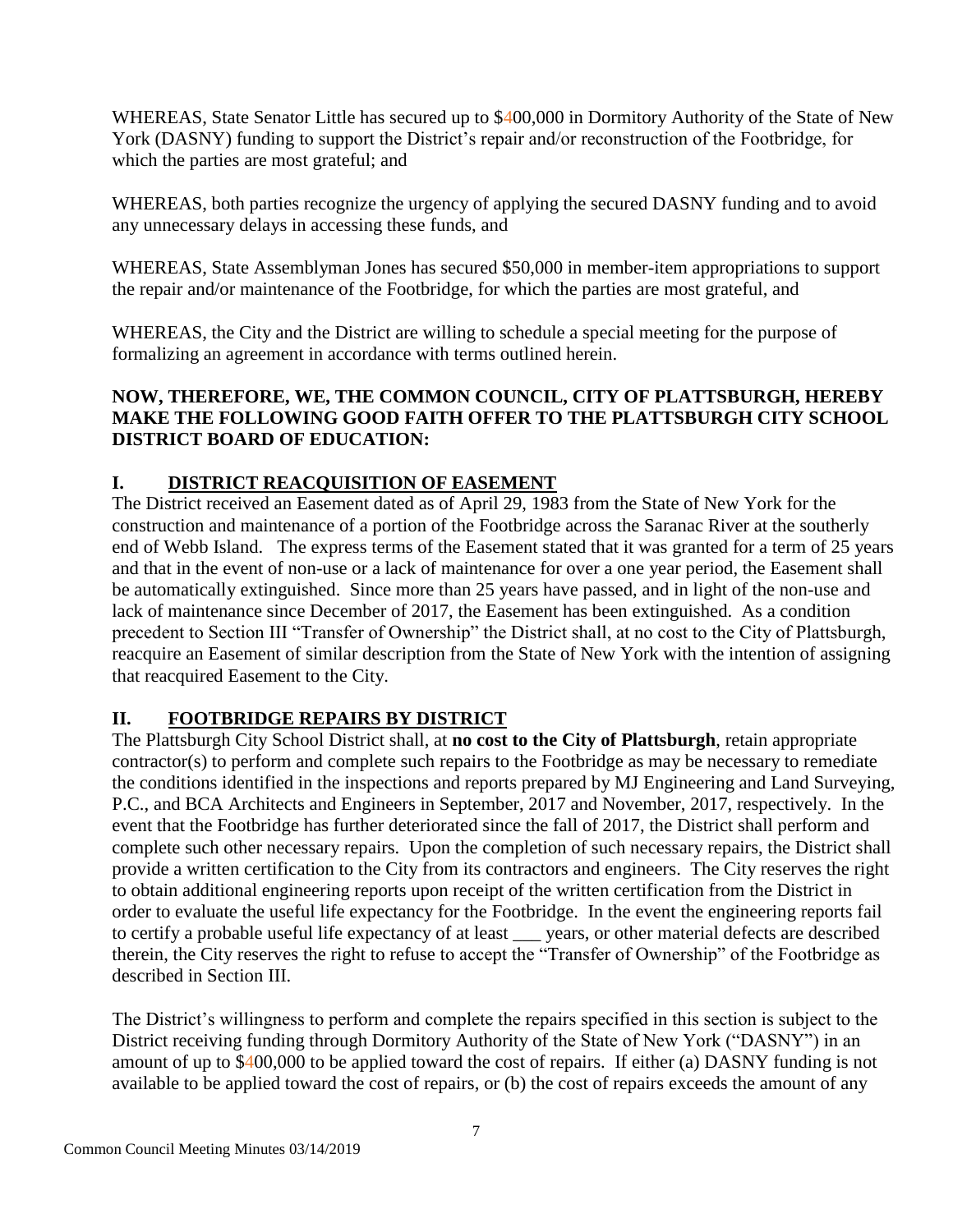available DASNY funding, this Offer shall be null and void and the District and City shall have no further obligations hereunder.

## **II. TRANSFER OF OWNERSHIP**

A. Within ninety (90) days of the District providing written certification of the necessary repairs specified in Section II above, and in the event the City does not exercise its right to refuse transfer of ownership based on an identified material defect or deficient useful life, the District shall convey to the City, and the City shall accept, all of the District's right, title, and interest in the Footbridge and underlying real property. The **City shall not make any payment** to the District as consideration for this conveyance.

B. Such conveyance from the Plattsburgh City School District to the City of Plattsburgh shall include the transfer and/or assignment from the District to the City of the following interests: (a) the District's interest in a lot located on Waterhouse Street, being the same property conveyed to the District via Deed executed by Dorothy (Delisle) Farber dated December 15, 1982; (b) the District's interest in a Permit for Access dated March 25, 1983 and executed by John W. Delisle, Jr.; and (c) the District's interest in an Easement dated as of April 29, 1983 and granted by the State of New York, or any reacquired easement as described in Section I, above. The District shall provide an abstract of title for these parcels and easements demonstrating no encumbrances, liens or other clouds on title and that any such easements remain valid. The District shall prepare the conveyance documents (i.e. deeds, TP-584; RP-5217).

C. Such conveyance from the District to the City shall also include an assignment to the City of the District's rights and obligations under a certain Bridge Crossing License Agreement entered into between the District and New York State Electric & Gas Corporation dated as of August 22, 1996, inclusive of any possible amendments.

D. The District and City shall mutually cooperate in the preparation and execution of all documents as may be necessary to effectuate the foregoing conveyances. The District shall be responsible for payment of any abstract/title costs and transfer taxes for the parcels described in Section III.B. The City shall be responsible for payment of any recording fees.

E. Upon completion of the conveyance of all of the District's right, title, and interest in the Footbridge, the **District shall pay to the City of Plattsburgh the sum of \$62,500**, in consideration of the City's assumption of responsibility to maintain the Footbridge and/or demolish the Footbridge in the future. Notwithstanding the foregoing, such funds may be used and applied by the City for any purpose within the City's sole discretion. This \$62,500 payment from the District to the City, which primarily is to be secured via a member item grant through Assemblyman Billy Jones, shall be made within sixty (60) days of the City's recording of the conveyance documents.

F. The City acknowledges that the District's performance of the repairs specified in Section II will be undertaken in express reliance on the City's agreement to accept title to the Footbridge upon completion of the repairs and satisfactory engineer's certification. As noted above, in the event the engineering reports fail to certify a probable useful life expectancy of at least \_\_\_ years, or other material defects are described therein, the City reserves the right to refuse to accept the "Transfer of Ownership" of the Footbridge.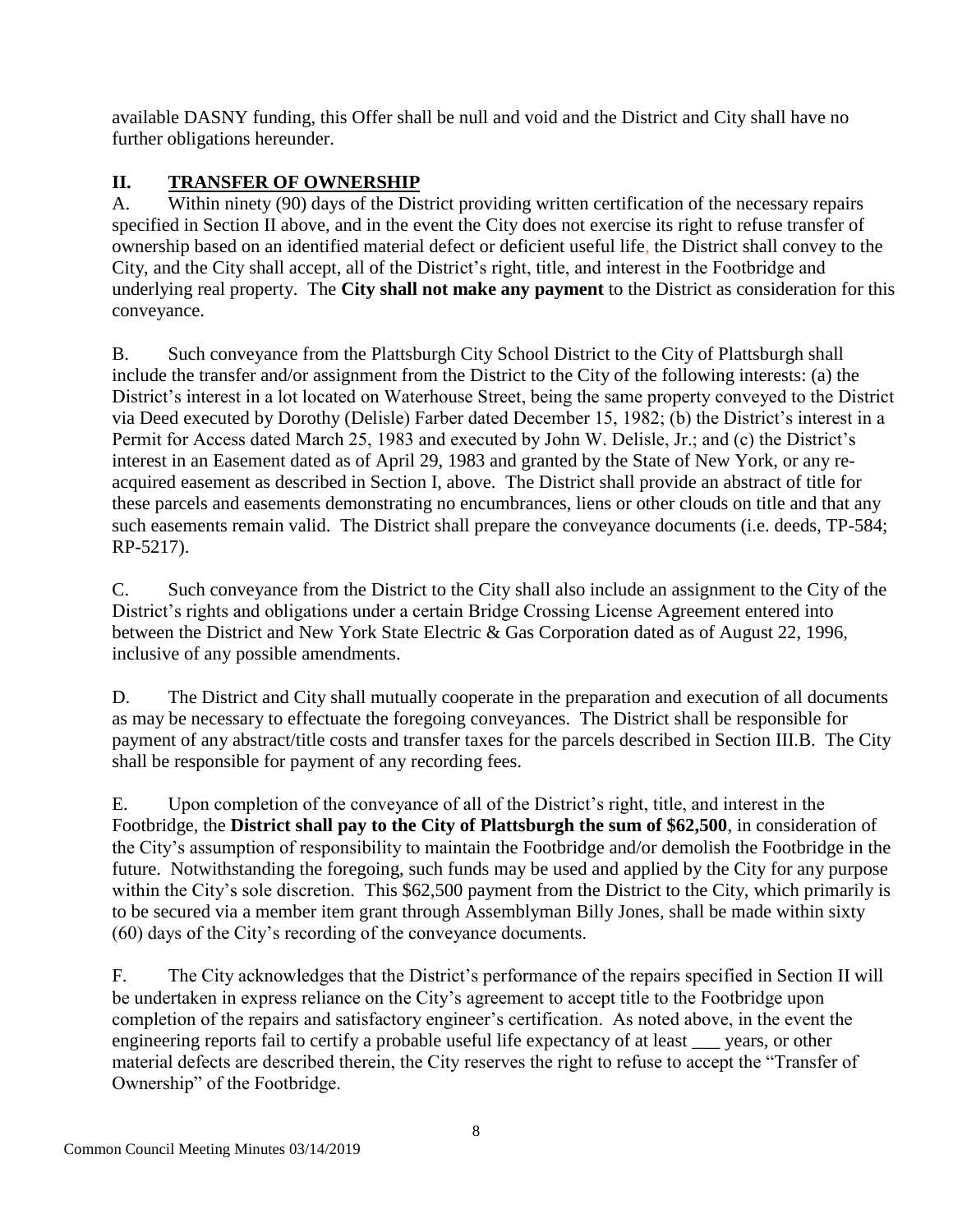G. Following the conveyance of the Footbridge to the City as provided herein, and upon receipt of the \$62,500 payment, the City will be the fee owner of the Footbridge and will have no further obligation to the District. Following the conveyance, any and all decisions regarding the use, operation, maintenance or demolition of the Footbridge will remain within the sole discretion of the City.

H. Following the conveyance of the Footbridge, notwithstanding the absence of any continued obligation amongst the parties, the District and the City recognize that they are both members of the same community and will use their best efforts to maintain open lines of communication and act with goodwill with respect to the Footbridge.

### **Motion to waive reading and move Resolution**

By Councilor Ensel; Seconded by Councilor Moore (Councilors Armstrong, Kelly, Gibbs, Ensel and Moore voted in the affirmative to "waive reading and move resolution." Councilor McFarlin voted in the negative) Discussion:

**Councilor Armstrong** referenced correspondence the council received late this afternoon from Plattsburgh City School District Superintendent Jay Lebrun requesting some specific language changes.

[further discussion ensued]

### **Motion to Amend Resolution Section II "FOOTBRIDGE REPAIRS BY DISTRICT" as follows:**

### **II. FOOTBRIDGE REPAIRS BY DISTRICT**

The Plattsburgh City School District shall, at **no cost to the City of Plattsburgh**, retain appropriate contractor(s) to perform and complete such repairs to the Footbridge as may be necessary to remediate the conditions identified in the inspections and reports prepared by MJ Engineering and Land Surveying, P.C., and BCA Architects and Engineers in September, 2017 and November, 2017, respectively. In the event that the Footbridge has further deteriorated since the fall of 2017, the District shall perform and complete such other necessary repairs. City personnel or representative will be included in the design and construction phase of repair. These professional services will be paid for out of the DASNY funds. Upon completion the bridge will be inspected and certified by District engineers. If during the process of planning and repairs the bridge is found to be irreparable, either or both parties can terminate this agreement. Upon the completion of such necessary repairs, the District shall provide a written certification to the City from its contractors and engineers.

The District's willingness to perform and complete the repairs specified in this section is subject to the District receiving funding through Dormitory Authority of the State of New York ("DASNY") in an amount of up to \$400,000 to be applied toward the cost of repairs. If either (a) DASNY funding is not available to be applied toward the cost of repairs, or (b) the cost of repairs exceeds the amount of any available DASNY funding, this Offer shall be null and void and the District and City shall have no further obligations hereunder.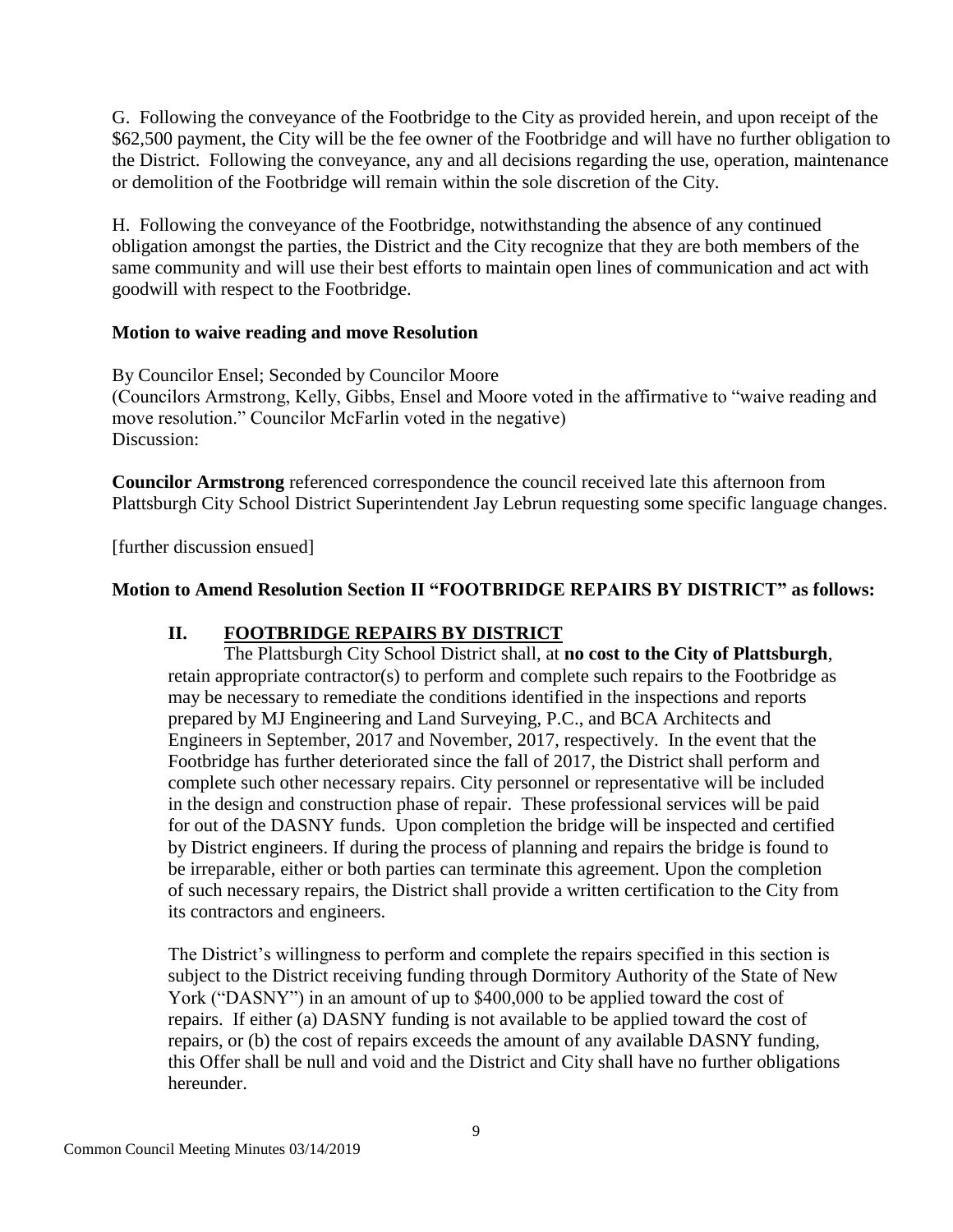### **And Motion to Amend Section III "TRANSFER OF OWNERSHIP" Item (F) as follows**:

F. The City acknowledges that the District's performance of the repairs specified in Section II will be undertaken in express reliance on the City's agreement to accept title to the Footbridge upon completion of the repairs and satisfactory engineer's certification.

By Councilor Gibbs; Seconded by Councilor Ensel Roll call: Councilors Armstrong, Kelly, Gibbs, Ensel, McFarlin, Moore (All voted in Favor on motion to amend)

### **RESOLUTION AS AMENDED:**

### **RESOLUTION BY THE CITY OF PLATTSBURGH COMMON COUNCIL OUTLINING ACCEPTABLE TERMS FOR THE RECONSTRUCTION AND CONVEYANCE OF TITLE FOR THE SARANAC RIVER (aka WEBB ISLAND) PEDESTRIAN FOOTBRIDGE BY THE PLATTSBURGH CITY SCHOOL DISTRICT**

WHEREAS, the Plattsburgh City School District ("District") is the title owner of a pedestrian footbridge ("Footbridge") over the Saranac River running generally from Waterhouse Street on the east to George Angell Drive on the west, sometimes referred to as the "Webb Island Pedestrian Bridge"; and

WHEREAS, certain matters relating to the funding, development, construction, and maintenance of the Footbridge were the subject of an Agreement for Public Improvements between the City of Plattsburgh ("City") and the District, made on and dated as of August 20, 1981; and

WHEREAS, in November of 2017, the City provided written notice to the District that the aforementioned 1981 Agreement is cancelled, null and void for the reasons set forth in that written notice; and

WHEREAS, the Footbridge has been and could remain a valuable public resource benefitting the residents of the City and students and staff who attend the District; and

WHEREAS, engineering reports completed in the fall of 2017 indicate that the Footbridge is in need of significant repairs in order to render it safe for pedestrian use and to extend its useful life; and

WHEREAS, based on the engineering reports, the District closed the Footbridge in approximately December of 2017 and the Footbridge has not been used or maintained since its closure by the District; and

WHEREAS, it is the wish and intent of the City and District to work cooperatively in order to preserve the continued availability of the Footbridge as a public and student resource; and

WHEREAS, the District must make a decision to demolish or repair the Footbridge; and

WHEREAS, the District must begin the necessary administrative actions so that work to repair or demolish can be accomplished as early as possible in the spring of 2019; and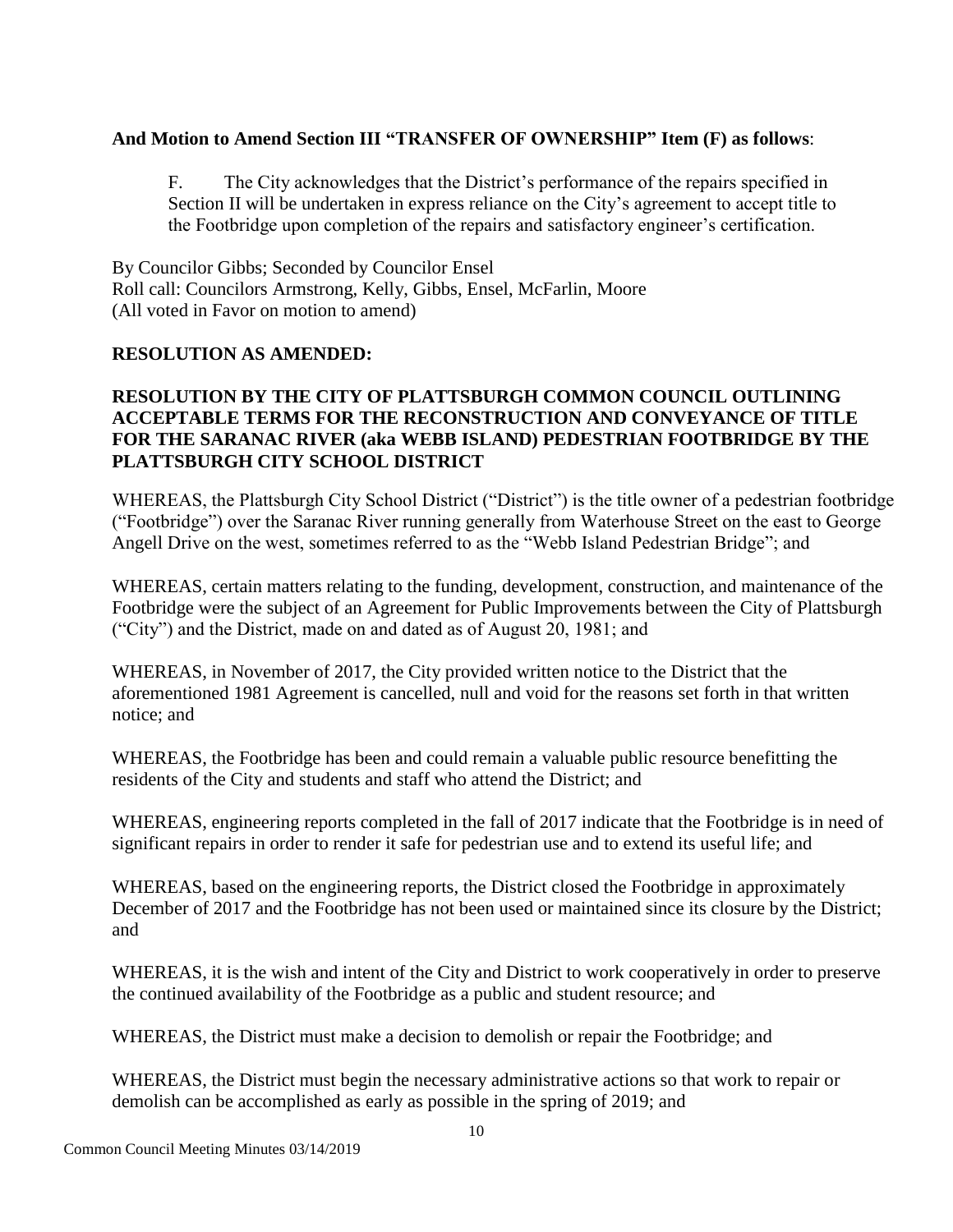WHEREAS, State Senator Little has secured up to \$400,000 in Dormitory Authority of the State of New York (DASNY) funding to support the District's repair and/or reconstruction of the Footbridge, for which the parties are most grateful; and

WHEREAS, both parties recognize the urgency of applying the secured DASNY funding and to avoid any unnecessary delays in accessing these funds, and

WHEREAS, State Assemblyman Jones has secured \$50,000 in member-item appropriations to support the repair and/or maintenance of the Footbridge, for which the parties are most grateful, and

WHEREAS, the City and the District are willing to schedule a special meeting for the purpose of formalizing an agreement in accordance with terms outlined herein.

## **NOW, THEREFORE, WE, THE COMMON COUNCIL, CITY OF PLATTSBURGH, HEREBY MAKE THE FOLLOWING GOOD FAITH OFFER TO THE PLATTSBURGH CITY SCHOOL DISTRICT BOARD OF EDUCATION:**

## **I. DISTRICT REACQUISITION OF EASEMENT**

The District received an Easement dated as of April 29, 1983 from the State of New York for the construction and maintenance of a portion of the Footbridge across the Saranac River at the southerly end of Webb Island. The express terms of the Easement stated that it was granted for a term of 25 years and that in the event of non-use or a lack of maintenance for over a one year period, the Easement shall be automatically extinguished. Since more than 25 years have passed, and in light of the non-use and lack of maintenance since December of 2017, the Easement has been extinguished. As a condition precedent to Section III "Transfer of Ownership" the District shall, at no cost to the City of Plattsburgh, reacquire an Easement of similar description from the State of New York with the intention of assigning that reacquired Easement to the City.

### **II. FOOTBRIDGE REPAIRS BY DISTRICT**

The Plattsburgh City School District shall, at **no cost to the City of Plattsburgh**, retain appropriate contractor(s) to perform and complete such repairs to the Footbridge as may be necessary to remediate the conditions identified in the inspections and reports prepared by MJ Engineering and Land Surveying, P.C., and BCA Architects and Engineers in September, 2017 and November, 2017, respectively. In the event that the Footbridge has further deteriorated since the fall of 2017, the District shall perform and complete such other necessary repairs. City personnel or representative will be included in the design and construction phase of repair. These professional services will be paid for out of the DASNY funds. Upon completion the bridge will be inspected and certified by District engineers. If during the process of planning and repairs the bridge is found to be irreparable, either or both parties can terminate this agreement. Upon the completion of such necessary repairs, the District shall provide a written certification to the City from its contractors and engineers.

The District's willingness to perform and complete the repairs specified in this section is subject to the District receiving funding through Dormitory Authority of the State of New York ("DASNY") in an amount of up to \$400,000 to be applied toward the cost of repairs. If either (a) DASNY funding is not available to be applied toward the cost of repairs, or (b) the cost of repairs exceeds the amount of any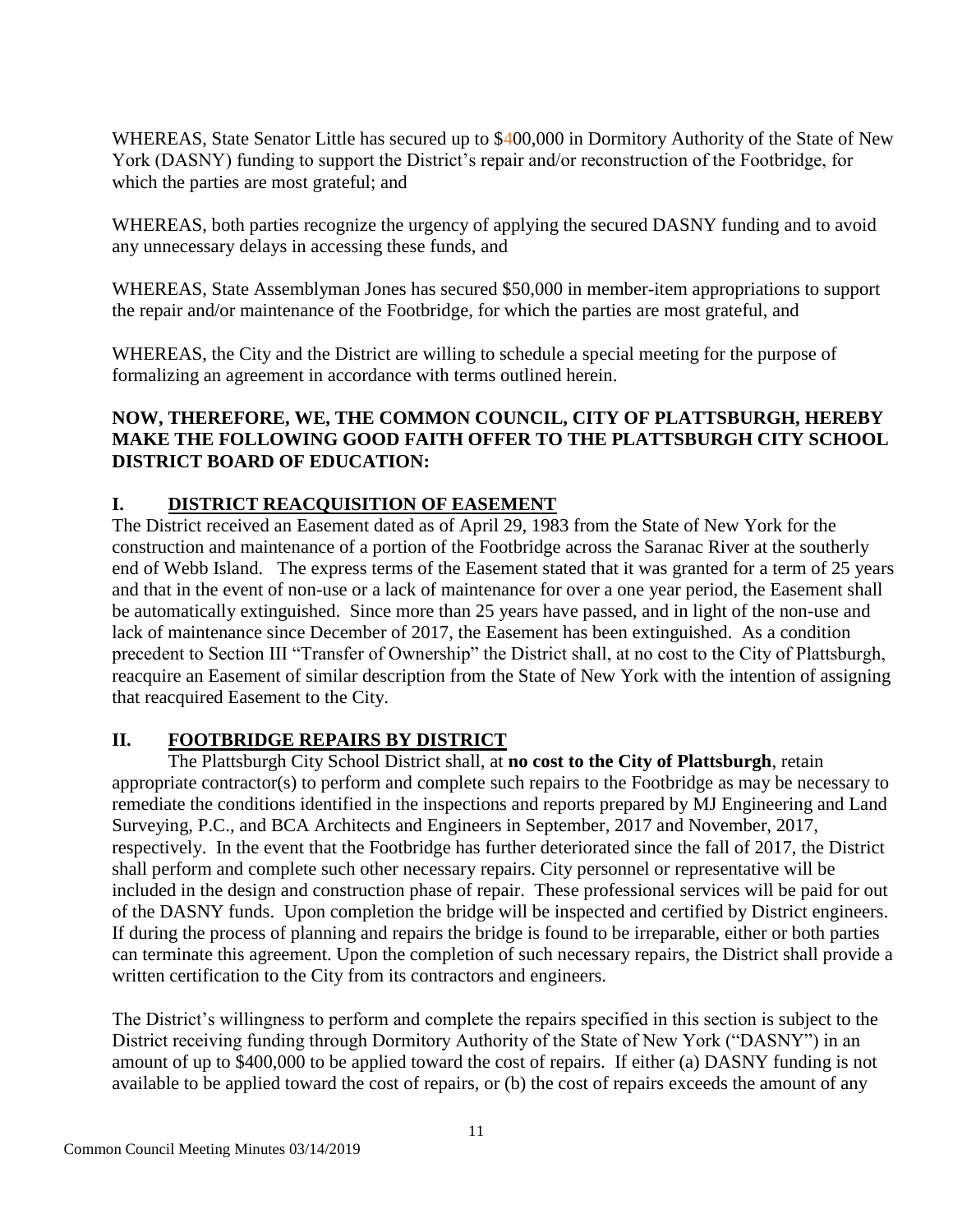available DASNY funding, this Offer shall be null and void and the District and City shall have no further obligations hereunder.

# **II. TRANSFER OF OWNERSHIP**

A. Within ninety (90) days of the District providing written certification of the necessary repairs specified in Section II above, and in the event the City does not exercise its right to refuse transfer of ownership based on an identified material defect or deficient useful life, the District shall convey to the City, and the City shall accept, all of the District's right, title, and interest in the Footbridge and underlying real property. The **City shall not make any payment** to the District as consideration for this conveyance.

B. Such conveyance from the Plattsburgh City School District to the City of Plattsburgh shall include the transfer and/or assignment from the District to the City of the following interests: (a) the District's interest in a lot located on Waterhouse Street, being the same property conveyed to the District via Deed executed by Dorothy (Delisle) Farber dated December 15, 1982; (b) the District's interest in a Permit for Access dated March 25, 1983 and executed by John W. Delisle, Jr.; and (c) the District's interest in an Easement dated as of April 29, 1983 and granted by the State of New York, or any reacquired easement as described in Section I, above. The District shall provide an abstract of title for these parcels and easements demonstrating no encumbrances, liens or other clouds on title and that any such easements remain valid. The District shall prepare the conveyance documents (i.e. deeds, TP-584; RP-5217).

C. Such conveyance from the District to the City shall also include an assignment to the City of the District's rights and obligations under a certain Bridge Crossing License Agreement entered into between the District and New York State Electric & Gas Corporation dated as of August 22, 1996, inclusive of any possible amendments.

D. The District and City shall mutually cooperate in the preparation and execution of all documents as may be necessary to effectuate the foregoing conveyances. The District shall be responsible for payment of any abstract/title costs and transfer taxes for the parcels described in Section III.B. The City shall be responsible for payment of any recording fees.

E. Upon completion of the conveyance of all of the District's right, title, and interest in the Footbridge, the **District shall pay to the City of Plattsburgh the sum of \$62,500**, in consideration of the City's assumption of responsibility to maintain the Footbridge and/or demolish the Footbridge in the future. Notwithstanding the foregoing, such funds may be used and applied by the City for any purpose within the City's sole discretion. This \$62,500 payment from the District to the City, which primarily is to be secured via a member item grant through Assemblyman Billy Jones, shall be made within sixty (60) days of the City's recording of the conveyance documents.

F. The City acknowledges that the District's performance of the repairs specified in Section II will be undertaken in express reliance on the City's agreement to accept title to the Footbridge upon completion of the repairs and satisfactory engineer's certification.

G. Following the conveyance of the Footbridge to the City as provided herein, and upon receipt of the \$62,500 payment, the City will be the fee owner of the Footbridge and will have no further obligation to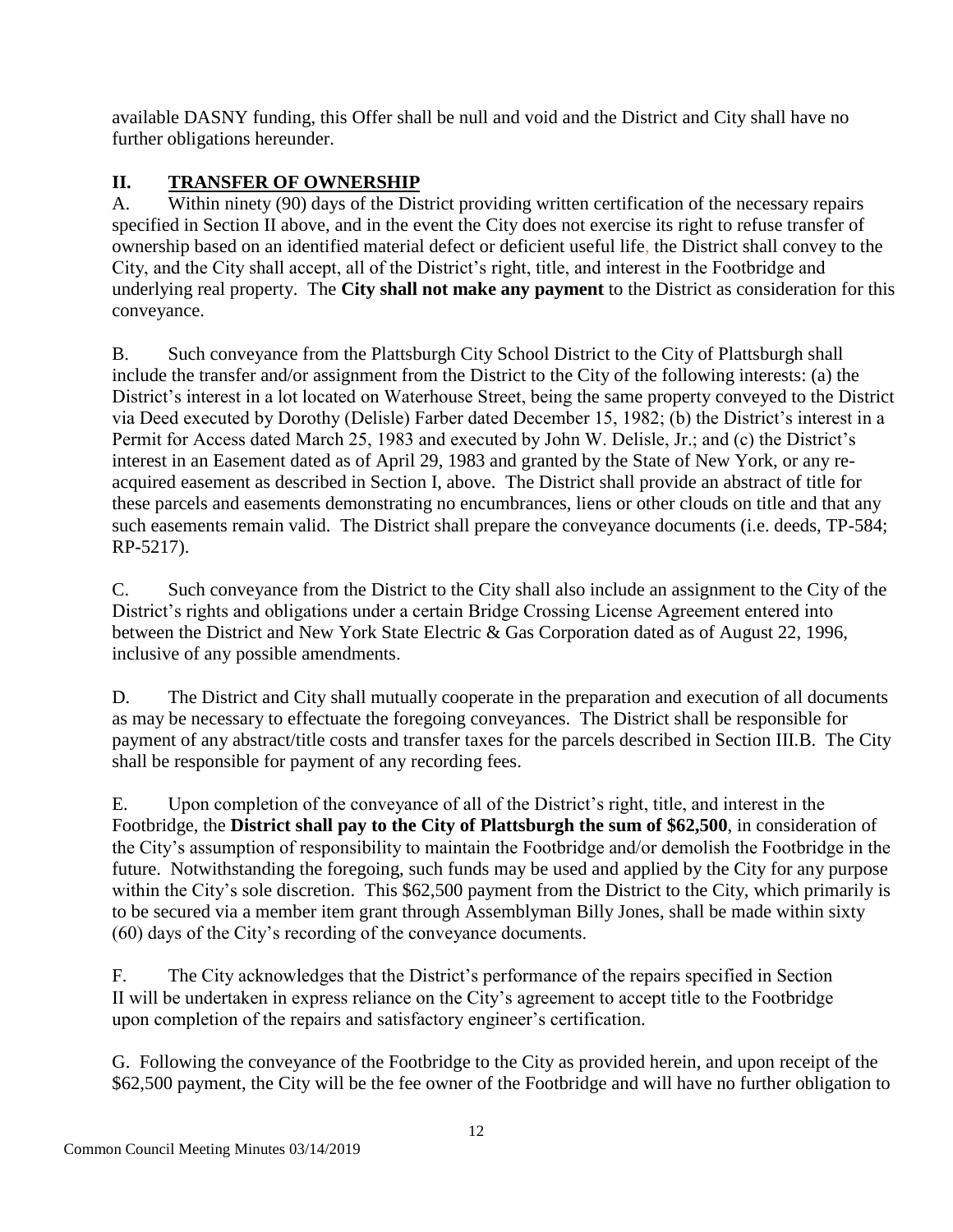the District. Following the conveyance, any and all decisions regarding the use, operation, maintenance or demolition of the Footbridge will remain within the sole discretion of the City.

H. Following the convevance of the Footbridge, notwithstanding the absence of any continued obligation amongst the parties, the District and the City recognize that they are both members of the same community and will use their best efforts to maintain open lines of communication and act with goodwill with respect to the Footbridge.

### **ACTION TAKEN:** Adopted

Follow up Action: None

#### 8. **TRAVEL REOUEST:**

A. RESOLVED: In accordance with the request therefore the Common Council approves Environmental Manager Jon Ruff to attend "2019 American Water Works Association Conference" from April 16-18, 2019 in Saratoga, NY. The estimated cost is \$950.

By Councilor Ensel; Seconded by Councilor Kelly Discussion: None Roll call: Councilors Armstrong, Kelly, Gibbs, Ensel, McFarlin, Moore (All voted in the affirmative) **ACTION TAKEN:** Adopted Follow up Action: None 

#### $\mathbf{Q}$ **RESOLUTIONS FOR INITIAL CONSIDERATION: None**

#### $10.$ **NEW BUSINESS AND COUNCILOR REPORTS:**

**Councilor McFarlin** asked for an update next week of the Falcon Seaboard litigation and specifically associated legal costs.

**Councilor Ensel** asked for status on Livable Committee?

**Councilor Moore** indicated we stopped accepting applications and will be making appointments on April 4, 2019 - Governance, Strategy and City Operations Committee.

**Councilor Ensel** asked Councilor Armstrong, Chair of the Governance, Strategy and City Operations Committee, if it would be on the April 4<sup>th</sup> agenda.

**Councilor Armstrong** indicated Councilor Moore is on that committee and it would be.

#### 11. **CLOSING PUBLIC COMMENTS ON ANY TOPIC:**

**Sue Moore** asked spoke about Webb Island Bridge, should have some years of guarantee shouldn't have removed 10 years.